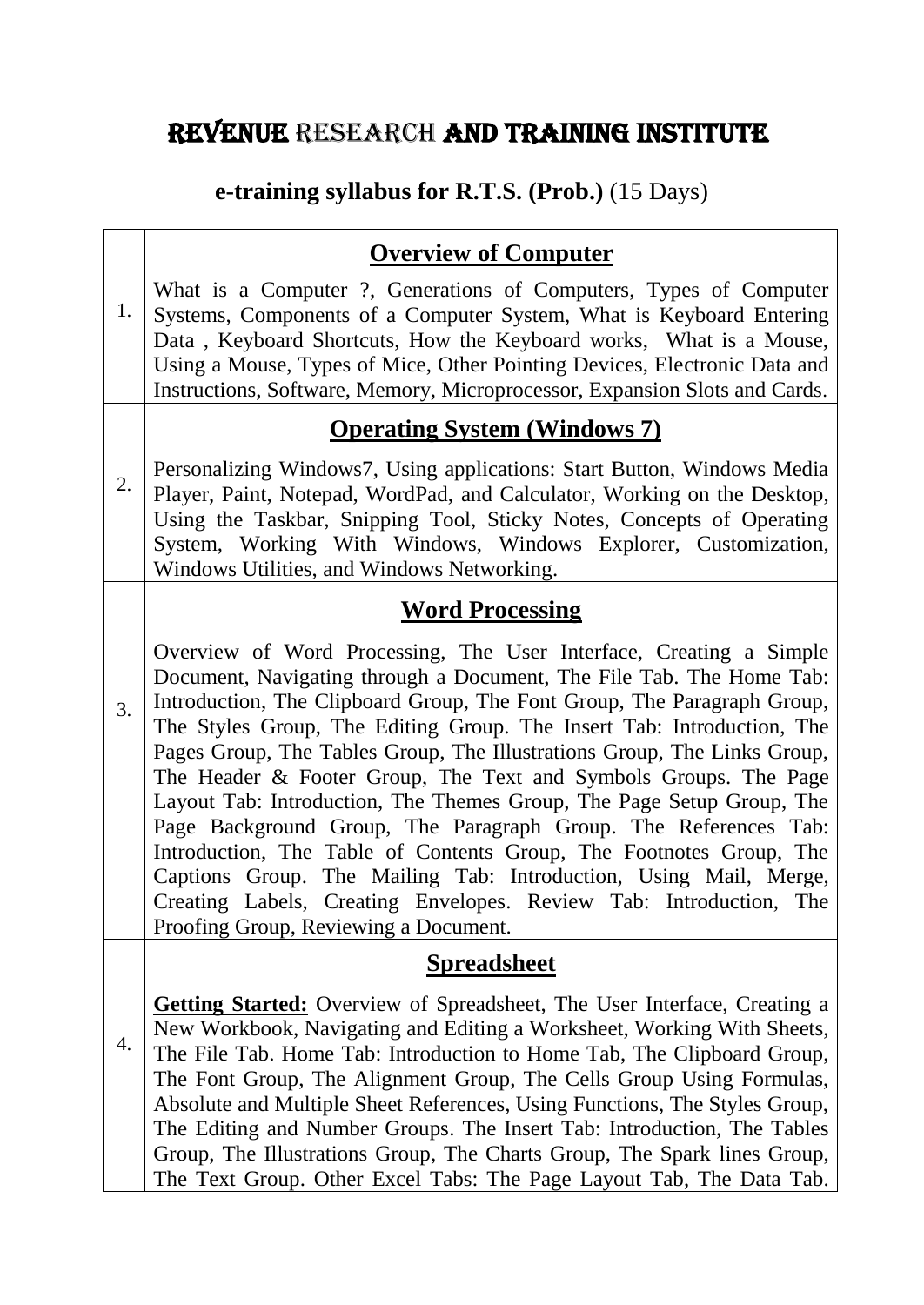|    | Additional Excel Features: Security, Excel Extensions.                                                                                                                                                                                                                                                                                                                                                                                                                                                                                                                                                                                                                                                           |
|----|------------------------------------------------------------------------------------------------------------------------------------------------------------------------------------------------------------------------------------------------------------------------------------------------------------------------------------------------------------------------------------------------------------------------------------------------------------------------------------------------------------------------------------------------------------------------------------------------------------------------------------------------------------------------------------------------------------------|
| 5. | <b>Presentation Graphics</b>                                                                                                                                                                                                                                                                                                                                                                                                                                                                                                                                                                                                                                                                                     |
|    | <b>Getting Started:</b> Overview of Presentation Graphics, The User Interface,<br>Creating a Simple Presentation, Working With a Presentation, The File Tab.<br>The Home Tab: Introduction, Clipboard Group, The Slides Group, The Font<br>Group, The Paragraph Group, The Drawing Group, The Editing Group. The<br>Insert Tab: Introduction, The Tables Group, The Images Group, The<br>Illustrations Group, The Links Group, The Text and Symbols Group, The<br>Media Group. The Design Tab: Introduction, Design Tab, Commands. The<br>Transitions Tab, The Animations Tab, The Slide Show Tab, View.                                                                                                         |
|    | <b>Personal Information Manager</b>                                                                                                                                                                                                                                                                                                                                                                                                                                                                                                                                                                                                                                                                              |
| 6. | Outlook 2010<br>Overview,<br>The<br><b>Started:</b><br>Interface<br><b>Getting</b><br>User<br>Mail: Configuring an E-mail Account, Composing and Sending Mail, Receiving,<br>Replying To and Forwarding Mail, Organizing Mail. Calendar: Appointments,<br>Events and Meetings, Contacts, Tasks and Notes: Contacts, Tasks, And Notes<br>Printing, Importing and Exporting: Printing Outlook Items, Importing and<br>Exporting Items.                                                                                                                                                                                                                                                                             |
| 7. | <b>Database Management Systems</b>                                                                                                                                                                                                                                                                                                                                                                                                                                                                                                                                                                                                                                                                               |
|    | Overview of Database: Database Concepts, Getting Started With Access<br>2010 Databases and Tables: Creating a Database, Creating a Table, Entering<br>and Editing Data, Closing and Opening a Table and Database. Databases and<br>Tables: Customizing and Inserting Fields, Finding and Replacing Data,<br>Sorting Records, Previewing and Printing a Table. Creating Copies, Backups<br>and Security: Copying a Database & Database Objects, Protecting the<br>Database. Relationships: Table Relationships, Referential Integrity Using<br>Forms: Creating a Form, Modifying Form Design, Queries and Reports:<br>Using Queries, Creating Reports, Modifying Report Layout, Creating<br>Reports from Queries. |
|    | <b>Internet</b>                                                                                                                                                                                                                                                                                                                                                                                                                                                                                                                                                                                                                                                                                                  |
| 8. | Overview of Internet, Getting Started, Navigating the Web, Finding<br>Information on the Web, Internet Concepts, Unleashing the Power of<br>Internet, Internet Case Studies (Sampark Portal, Apnakhata, eStamping<br><b>portal etc.</b> ), Internet, Web and Electronic Commerce, Internet Explorer 7.0<br>OR Mozilla, email etc.                                                                                                                                                                                                                                                                                                                                                                                |
|    | <b>Making IT Work for you</b>                                                                                                                                                                                                                                                                                                                                                                                                                                                                                                                                                                                                                                                                                    |
|    | CD Writing Virus Protection Getting More from Your Computer                                                                                                                                                                                                                                                                                                                                                                                                                                                                                                                                                                                                                                                      |

9. CD Writing, Virus Protection, Getting More from Your Computer, Understanding Terms and Technologies, New Technologies 3G/4G